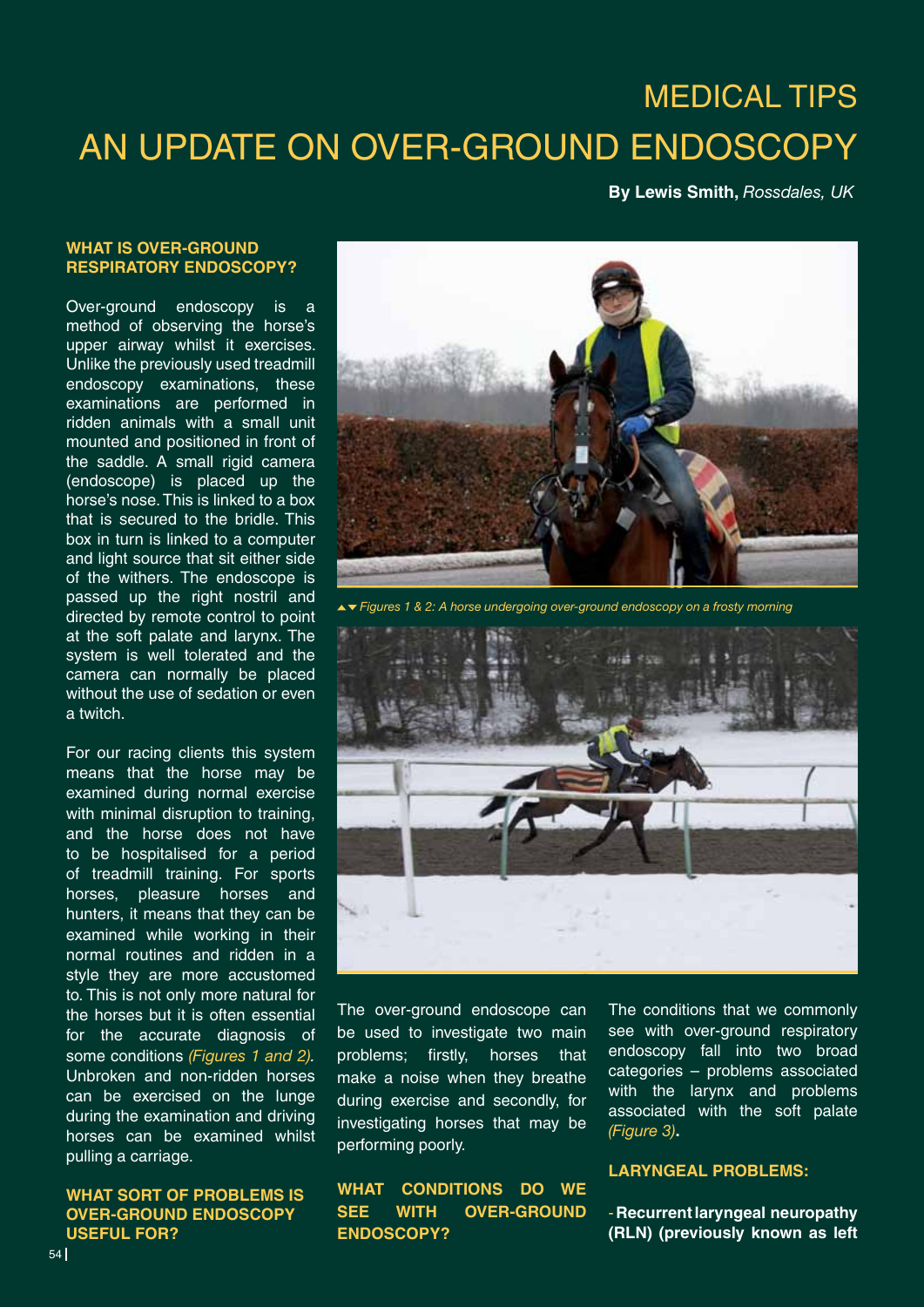### **laryngeal hemiplegia):**

Left RLN or "roarer syndrome" is perhaps the most commonly thought of wind problem in many types of horse. The horse is unable to hold the left side of the larynx out of the airway as the horse exercises, and causes obstruction of the airway. Horses severely affected usually will exhibit a lower pitched "roaring" noise or more mildly affected horses will make a higher pitched whistling noise, coinciding with inspiration *(Figure 4)*. In its severest form RLN can be diagnosed by conventional resting endoscopic forms. With milder forms of the disease the laryngeal muscles may still be fully functional while the horse exercises and the horse will not experience any airway obstruction. In these cases, the examination with exercising endoscopy will ensure that these horses are identified.

# Axial deviation of the **aryepiglottic folds:**

Another cause of high-pitched whistling noises in the exercising horse has been identified as axial deviation of the aryepiglottic folds (ADAF). This condition is caused by loose tissue associated with the larynx getting pulled into the airway during inspiration. This may be a cause of poor performance and causes anything from a subtle to severe upper airway obstruction. When working at maximum speed any obstruction of the airway can cause a decrease in performance. ADAF can cause obstruction without necessarily causing an upper respiratory tract noise *(Figure 5)*.

# - **Vocal Fold Collapse and Billowing of the Ventricles:**

Other conditions that may or may not be linked to left laryngeal hemiplegia are billowing of the small sacks of tissue that lie behind the vocal cords in the larynx, the so called ventricles. If air rushing in and out of the lungs as the horse breathes catches the sacks, it



*Figure 3: Endoscopic still image from a normal larynx and soft palate at exercise*



*Figure 4: Endoscopy image showing collapse of the left side of the larynx typical of left laryngeal hemiplegia* 

causes a whistling noise and mild obstruction of the airway. Billowing of the left or right vocal cord commonly occurs and can cause a variety of respiratory sounds.

Vocal fold collapse is often related to RLN, and in less severe cases, or in horses not competing at high levels of physical exercise the only problem appreciable is increased respiratory noise. Diagnosis of this condition by exercising endoscopy, in such horses, may allow less invasive treatment to be



*Figure 5: Over-ground endoscopy image showing collapse of both aryepiglottic folds into the airway*



*Figure 6: Over-ground endoscopy image showing collapse of both vocal folds (and aryepiglottic folds) into the airway*

recommended.

# - **Epiglottic entrapment and Subepiglottic cysts:**

Epiglottal entrapment is where tissue underneath the front part of the larynx, the "epiglottis", folds back on itself around the epiglottis. This will often cause poor performance and may be associated with severe increase of respiratory noise *(Figure 7).* 

Sub-epiglottic cysts are fluid-filled 155